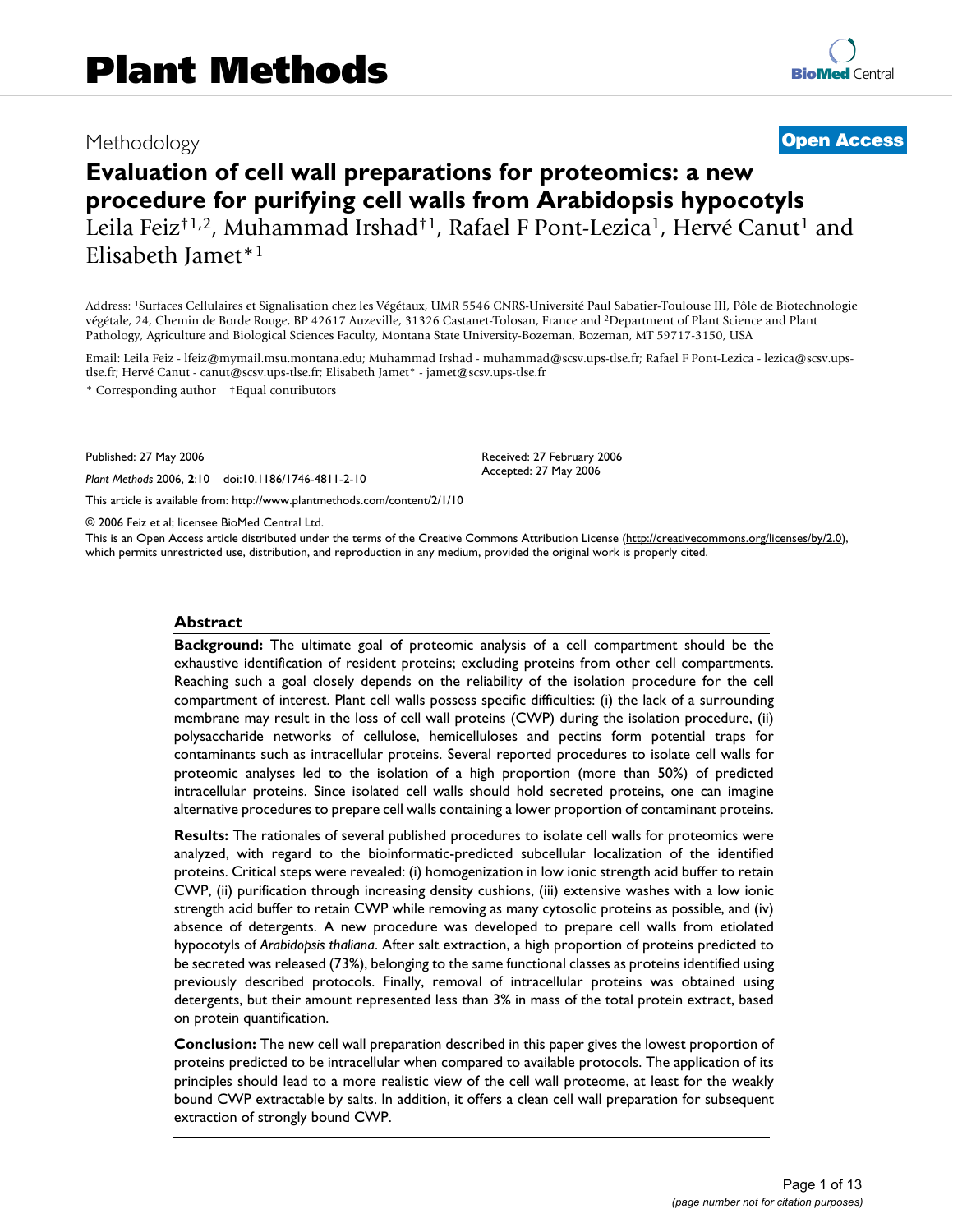# **Background**

Cell walls are natural composite structures, mostly made of high molecular weight polysaccharides, proteins, and lignins, the latter found only in specific cell types. They are dynamic structures contributing to the general morphology of the plant. Cell walls are involved in cell expansion and division, and they are sources of signals for molecular recognition within the same or between different organisms [1-5]. Cell wall proteins (CWP) represent a minor fraction of the wall mass: 5–10% in primary cell walls of dicots, as reported for cell suspension cultures, but accurate determinations in various plant organs are still lacking [6]. Despite their low abundance, CWP contribute, at least in part, to the dynamic of cell walls. CWP can be involved in modification of cell wall components, wall structure, signalling, and interactions with plasma membrane proteins at the cell surface [7].

Proteomics appears to be a suitable method to identify a large number of CWP thus providing information for many genes still lacking a function. Recent publications on cell wall proteomics have shown that more than 50% of the identified proteins were known to be intracellular proteins in higher plants [8,9], green alga [10] and fungi [11]. Different techniques unrelated to proteomics, such as biotinylation of cell surface proteins, or immunoelectron microscopy, also suggested a cell wall location for some glycolytic enzymes, proposing that they are *bona fide* components of the yeast cell wall [11]. However, the reliability of protein profiling for a compartment like the cell wall, strongly depends on the quality of the preparation. Unfortunately, the classical methods to check the purity of a particular fraction are not conclusive for proteomic studies, since the sensibility of the analysis by mass spectrometry is 10 to 1000 times more sensitive than enzymatic or immunological tests using specific markers. Our experience in the field has shown that the most efficient way to evaluate the quality of a cell wall preparation is (i) to identify all the proteins extracted from the cell wall by mass spectrometry, and (ii) to perform extensive bioinformatic analysis to determine if the identified proteins contain a signal peptide, and no retention signals for other cell compartments [12-15]. It is then possible to conclude about the quality of the cell wall preparation by calculating the proportion of predicted secreted proteins to intracellular ones.

The aim of the present study is to present a comparative analysis of different methods previously published to prepare cell walls for proteomic studies. These methods will be evaluated by the proportion of proteins predicted to be secreted after bioinformatic analysis as stated above. A new method is presented, based on classical cell wall preparations, but adapted to the new technologies. The results indicate that such a method significantly reduces the number of proteins without predicted signal peptide.

### **Results and discussion**

Several strategies have been designed to gain access to CWP. The most labile CWP, *i.e*. those having little or no interactions with cell wall components, can be recovered in culture media of cell suspension cultures [12] or liquid cultured seedlings [14]. Extracellular fluids can be harvested from cell suspension cultures [12,16] or intact organs such as leaves [13]. However, such analysis cannot be done in all cases. It is then necessary to isolate cell walls starting with a drastic mechanical disruption of the material of interest. Consequently, labile CWP may be lost, and intracellular proteins or organelle fragments may contaminate cell wall preparations.

To design a procedure for cell wall isolation and subsequent protein extraction, several general features should be kept in mind. Plant and fungal cell walls are mainly built up with highly dense polysaccharides. This property can be used to purify them through density gradients by centrifugation. The biochemical structure of walls is complex, and CWP can be bound to the matrix by Van der Waals forces, hydrogen bonds, and hydrophobic or ionic attractions. Such interactions can also be modulated by the composition of the isolation medium. Commonly, a low ionic strength is preferred to preserve ionic bonds, but also to dilute the ionic strength of the cell wall itself. An acidic pH is chosen to maintain the interactions between proteins and polysaccharides as *in planta*. Once isolated, cell walls are classically treated by CaCl<sub>2</sub> buffers to release proteins, and by LiCl buffers for extraction of glycoprotein [17,18]. The use of detergents has also been reported to extract proteins strongly embedded in the polysaccharide matrix, like wall associated kinases [19]. Finally, CWP can be covalently bound to cell wall components so that they are resistant to salt-extraction. At present, there is no satisfactory procedure to isolate them. We analyze recent publications using different methods to isolate cell walls from plants or yeast prior to proteomic analysis [8,9,20].

### *Analysis of early methods*

Chivasa et al. [8] used *A. thaliana* cell cultures to purify cell walls. The procedure is schematically represented in Figure 1A. The first step consisted in cell grinding in water. The homogenate was layered onto 10% glycerol and let to sediment for several hours. The cell wall pellet was resuspended in water and washed 3 times by repeated centrifugations. The proteins were sequentially extracted with 0.2 M CaCl<sub>2</sub>, and urea buffer (7 M urea, 2 M thiourea, 4% CHAPS, 1% DTT, 2% Pharmalytes 3–10). The extracted proteins were separated by 2D-GE and identified by MALDI-TOF mass spectrometry (MS). The identified proteins were analyzed with several bioinformatic programs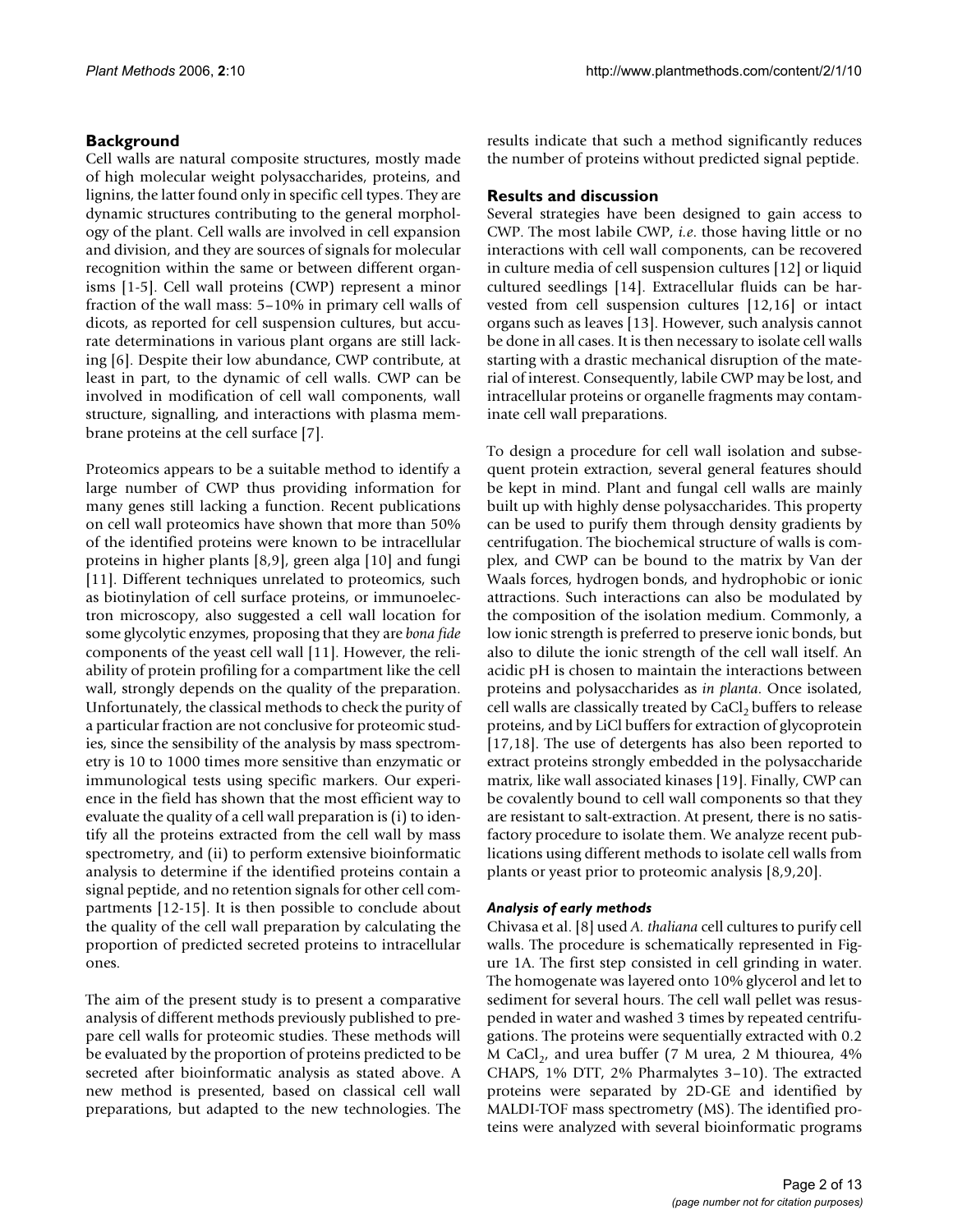# A. thaliana cell suspension culture



### Figure 1

**Cell wall preparation from** *A. thaliana* **cell cultures. A –** Schematic representation of the purification of cell walls from *A. thaliana* cell suspension cultures, and of the different extracts obtained [8]. **B –** Number of proteins identified in each extract after separation by 2D-GE and MALDI-TOF MS analysis. After bioinformatic analysis, proteins were classified as outside (proteins containing a signal peptide and no other targeting sequences), having at least one trans-membrane domain and intracellular (predicted to be located in any intracellular compartment). Proteins for which predictions by different bioinformatic programs are in conflict are classified as "not clear". Twenty-four different proteins predicted to be secreted were identified in this study (see Additional file 1).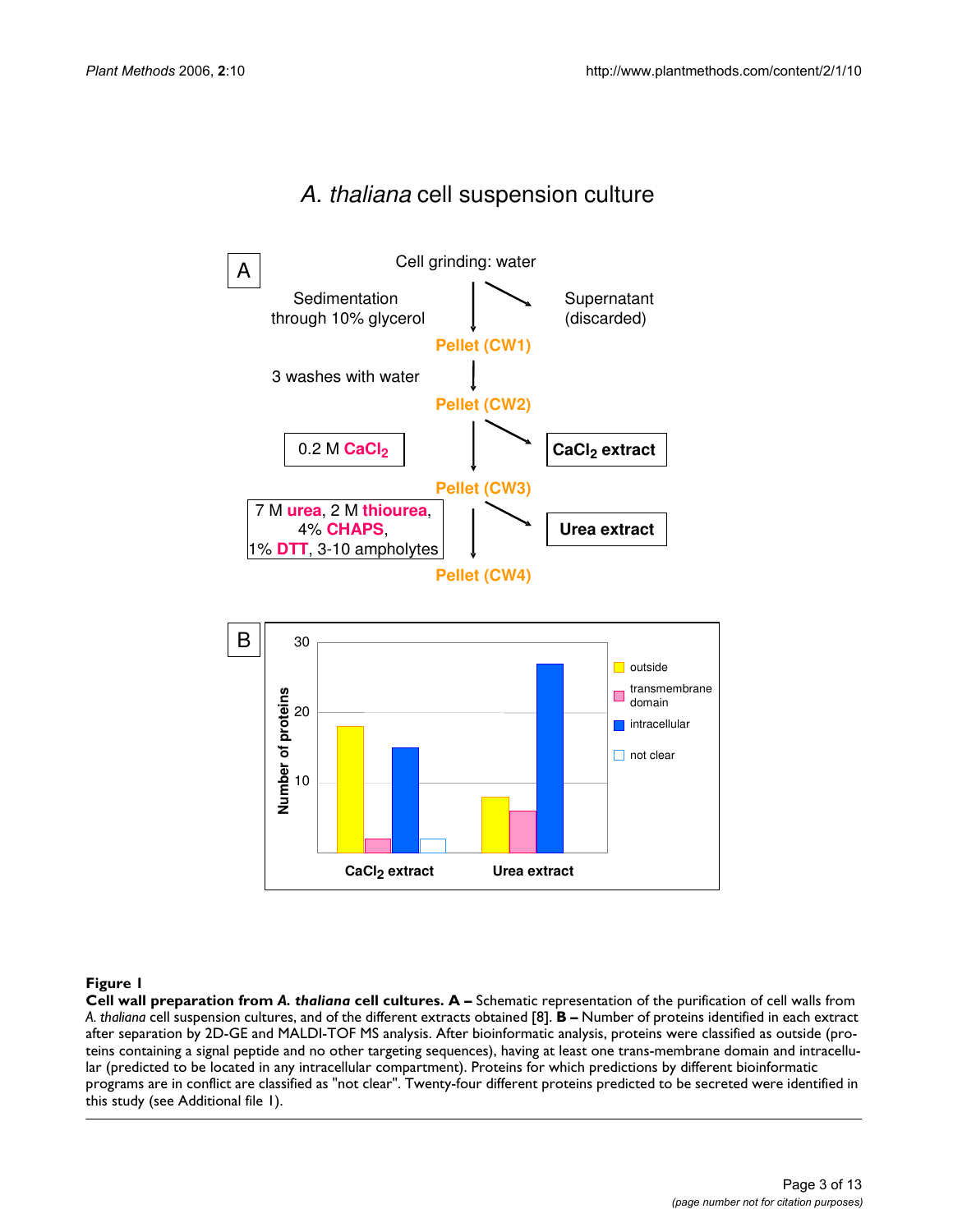# M. sativa stems



#### **Figure 2**

**Cell wall preparation from** *M. sativa* **stems. A –** Schematic representation of the purification procedure of cell walls from *M. sativa* stems, and of the different extracts obtained [9]. **B –** Number of proteins identified in each extract after 2D-GE separation and LC-MS/MS analysis. Proteins were classified as indicated in legend to Figure 1. Since the *M. sativa* genome is not fully sequenced, the sequence of the N-terminus of some proteins is not known. They were classified as "not predictable". Twenty-five different proteins predicted to be secreted were identified in this study (see Additional file 2).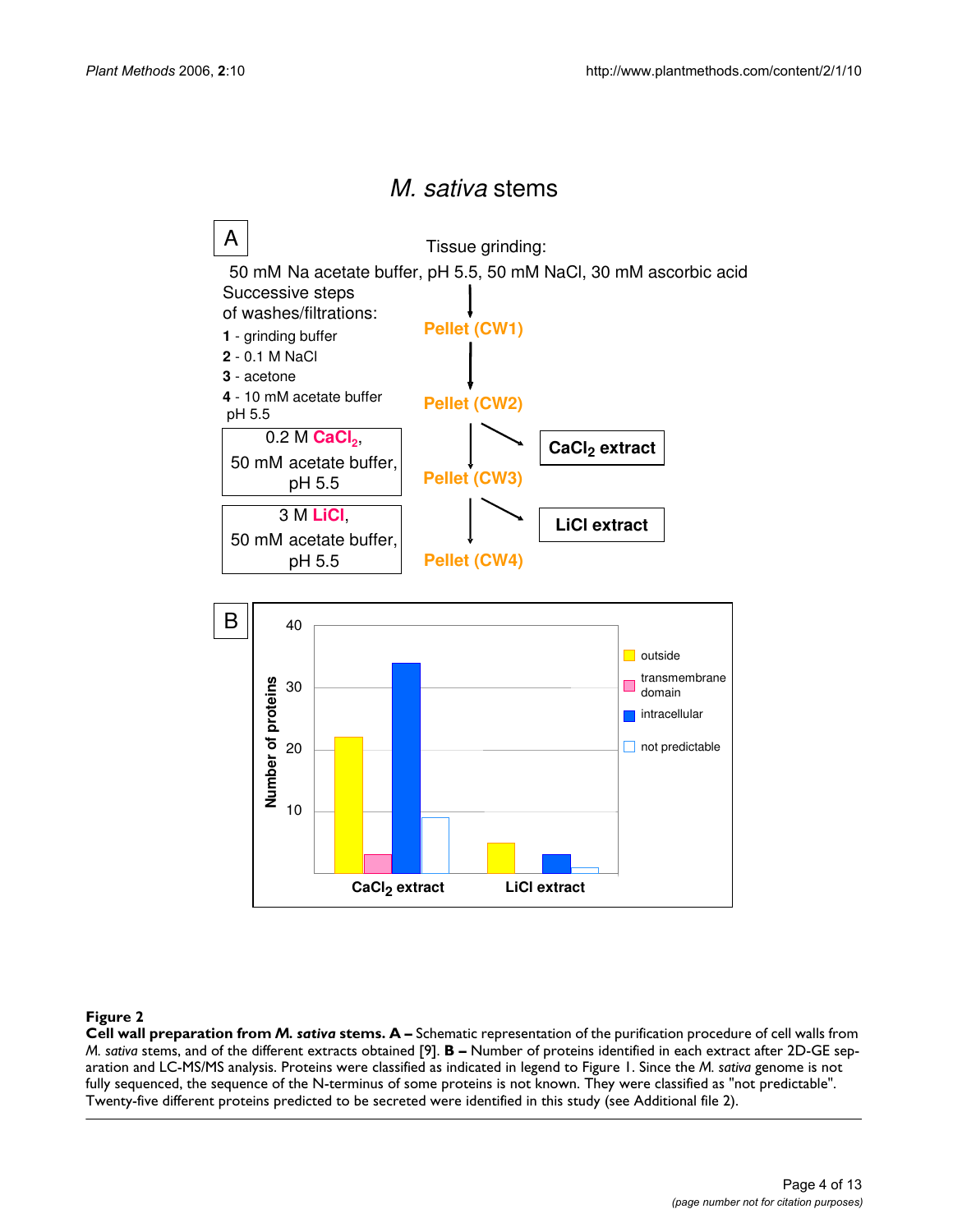# C. albicans yeast and hyphae

![](_page_4_Figure_3.jpeg)

#### **Figure 3**

**Preparation of cell walls from** *C. albicans* **(yeast and hyphae). A –** Schematic representation of the purification procedure of cell walls from the dimorphic fungus *C. albicans* (yeast and hyphae), and of the extracts obtained [20]. **B –** Number of proteins identified in each extract after 2D-GE and analysis by MALDI-TOF or MALDI-TOF/TOF MS. Proteins were classified as indicated in legend to Figure 1. Four different proteins predicted to be secreted were identified in this study (see Additional file 3).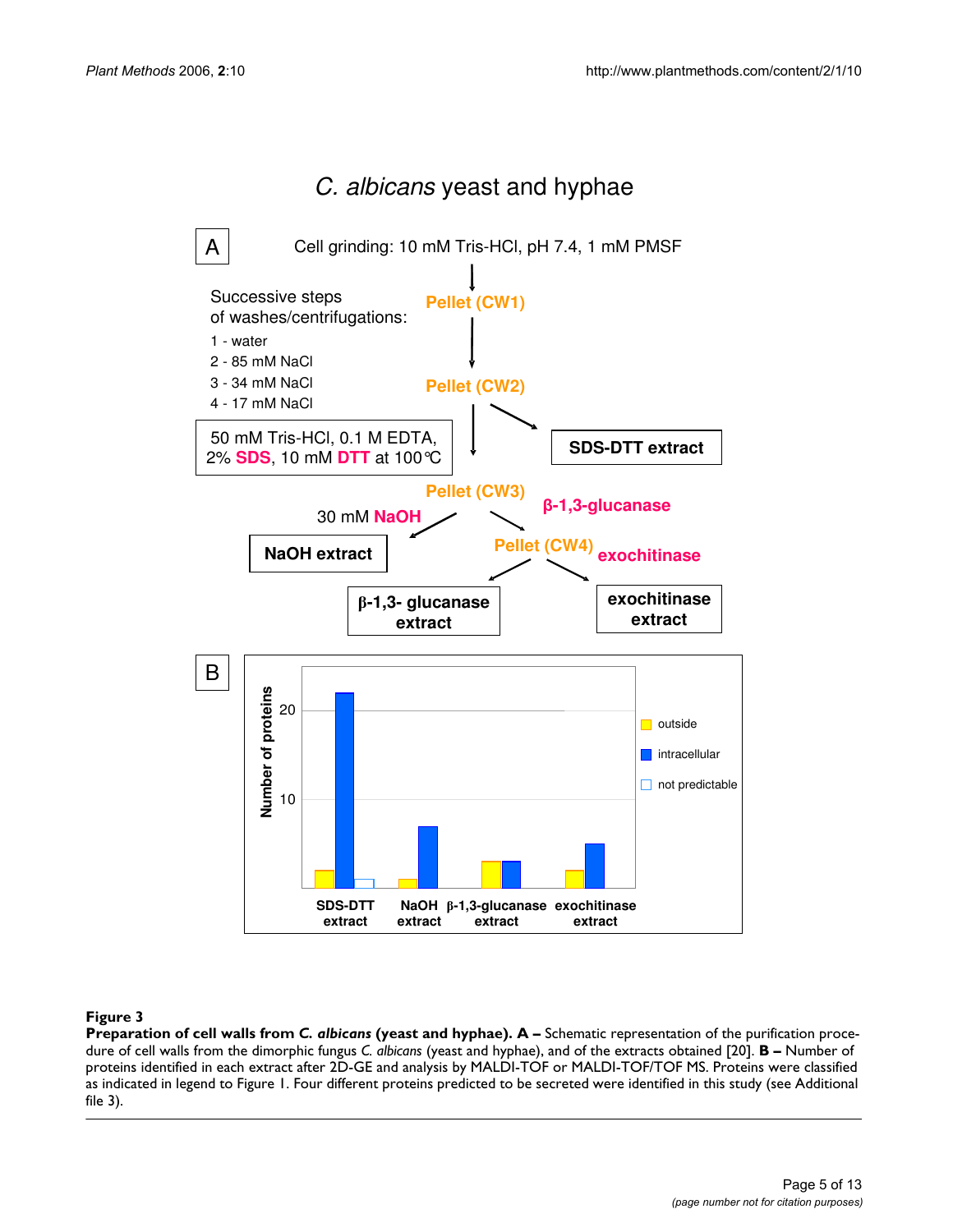and classified as: (i) outside (proteins predicted to be secreted since they contain a signal peptide and no other targeting sequence), (ii) having trans-membrane domain(s), or (iii) intracellular (proteins not fulfilling these criteria). Figure 1B represents the results of both extractions. It appears that the CaCl<sub>2</sub> extract contains the highest proportion of proteins predicted to be secreted (50%), and that the use of detergents and chaotropic agents brings out mostly intracellular proteins, even if 20% of this fraction corresponds to predicted secreted proteins. Twenty-four different proteins predicted to be secreted were identified with this method.

Stems of *Medicago sativa* (alfalfa) were used for cell wall protein profiling [9]. In this case, a different procedure was used to isolate cell walls (Figure 2A). Tissues were frozen and ground in cold grinding buffer (50 mM Na acetate buffer, pH 5.5, 50 mM NaCl, and 30 mM ascorbic acid) with PVPP. Cell walls were isolated by filtering through a 47 μm2 mesh nylon membrane and washed sequentially with grinding buffer, 0.1 M NaCl, acetone and 10 mM Na acetate pH 5.5. The proteins were sequentially extracted with 0.2 M CaCl $_2$ , and 3 M LiCl buffers. The data obtained in this publication was analyzed as mentioned above, and the results are presented in Figure 2B. The proportion of intracellular proteins in the CaCl $_2$ extract is quite high (50%). It seems that the first washes do not eliminate such proteins. It is also possible that the wash performed with 0.1 M NaCl eliminates part of the secreted proteins. Twenty-five different proteins predicted to be secreted were identified in this study.

The procedure for isolation of cell walls from the dimorphic fungus *Candida albicans* used by Pitarch et al [20] was based on previous methods designed to isolate proteins covalently linked to the polysaccharide matrix [21[,22](#page-11-0)]. Yeast and hyphae were collected by centrifugation and filtration, washed several times with lysis buffer (10 mM Tris-HCl, pH 7.4, 1 mM PMSF), and mechanically disrupted in lysis buffer (Figure 3A). After centrifugation, the pellet was successively washed with cold water and decreasing concentrations of NaCl (85, 34 and 17 mM) in 1 mM PMSF. Proteins were extracted with boiling SDSextraction buffer (50 mM Tris-HCl, pH 8.0, 0.1 M EDTA, 2% SDS, 10 mM DTT). The residue was separated in two fractions, one was extracted with alkali (30 mM NaOH), and the other was submitted to sequential digestions by a β-1,3-glucanase followed by an exochitinase to break down the polysaccharide matrix. Each of the four samples were separated by 2D-GE, digested with trypsin and the peptides identified by MALDI-TOF or MALDI-TOF/TOF MS. The proteins identified in this publication were submitted to bioinformatic analysis and the results are represented in Figure 3B. Only four proteins predicted to be secreted were identified. All the others are predicted to be intracellular proteins (78%).

Altogether, this evaluation of three procedures to isolate cell walls from plants or fungi prior to proteomic analyses shows that they all produce a material containing a high proportion of proteins predicted to be intracellular, suggesting they are contaminants. Even if a careful bioinformatic analysis allows the discrimination between secreted and intracellular proteins, the time and effort consumed is not satisfactory.

### *A modified method to prepare plant cell walls*

From the analysis of the presented methods and other classical cell wall preparations used for the purification of cell wall enzymes [23,24], several points appear to be essential for the purification of cell walls. First, the presence of NaCl at early steps of cell wall preparations of *M. sativa* and *C. albicans* in grinding or washing buffers might induce a release of CWP even at a low concentration [12]. This might indirectly increase the proportion of intracellular proteins sticking non-specifically to cell wall polysaccharides. The use of a low ionic strength buffer for tissue grinding and subsequent washes to purify cell walls appears as an interesting alternative to prevent loss of CWP. Second, the protocol used for *A. thaliana* cell suspension cultures is the only one including a purification of cell walls through a dense medium, *i.e*. sedimentation in 10% glycerol. Proteins predicted to be secreted represented 50% of the identified proteins. It seems that a series of sedimentations/centrifugations in solutions of increasing densities would help in eliminating organelles and other vesicles less dense than cell wall polysaccharides [23,24]. Third, despite repeated washes, the cell wall preparation from *A. thaliana* cell suspension cultures still contained a high proportion of proteins predicted to be intracellular. A way to eliminate soluble contaminants such as intracellular proteins is to perform extensive washes of cell walls with a low ionic strength buffer [24]. Finally, the addition of polyvinyl polypyrrolidone (PVPP) to trap plant phenolic compounds [14] as well as antiproteases to limit protein degradation during the manipulations [13], improves the quality of protein identification by mass spectrometry. Our procedure was established on the basis of these requirements.

Eleven day-old etiolated hypocotyls were ground in a low ionic strength buffer, 5 mM acetate buffer pH 4.6 in 0.4 M sucrose (Figure 4). PVPP and anti-proteases were added to the homogenate, centrifuged, and the resulting pellet resuspended in 5 mM acetate buffer pH 4.6 with increasing concentrations of sucrose (0.6 M and 1 M) and centrifuged. The residue (CW3) was extensively washed on a nylon membrane (25 μm pore size) with large amounts of 5 mM acetate buffer pH 4.6 (3 L for 16 g fresh material).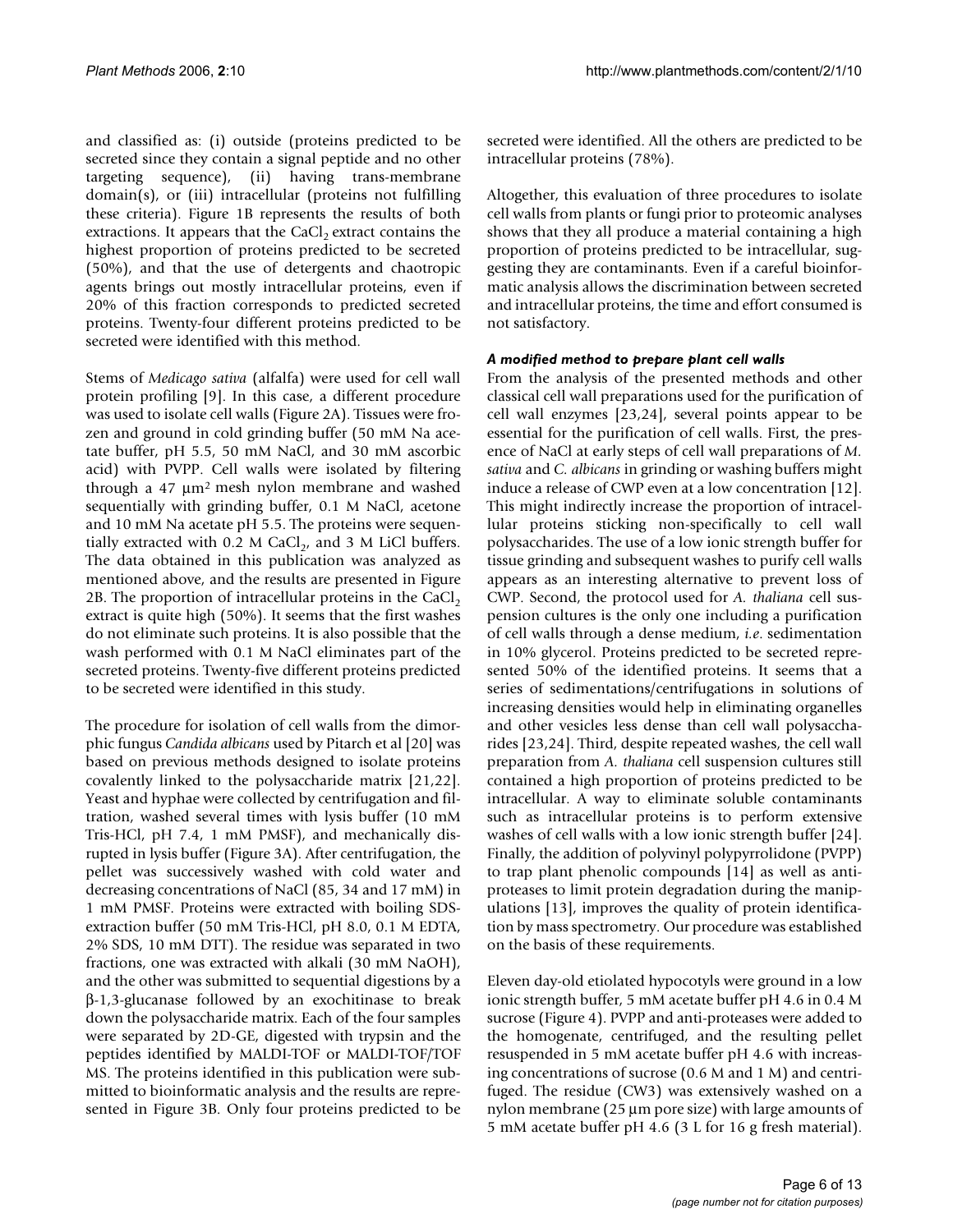# A. thaliana hypocotyls: cell wall preparation

![](_page_6_Figure_3.jpeg)

#### Figure 4

**Cell wall preparation from** *A. thaliana* **hypocotyls.** Schematic representation of the purification procedure of cell walls of *A. thaliana* etiolated hypocotyls. Sixteen g of fresh etiolated hypocotyls were ground. All supernatants were discarded after each centrifugation. The CW3 residue was extensively washed on a nylon net (25 μm pore size) with 3 L of 5 mM acetate buffer, pH 4.6. The CW4 pellet was ground in liquid nitrogen in a mortar with a pestle in order to reduce the size of the fragments, and lyophilized, obtaining 1.3 g of dry powder.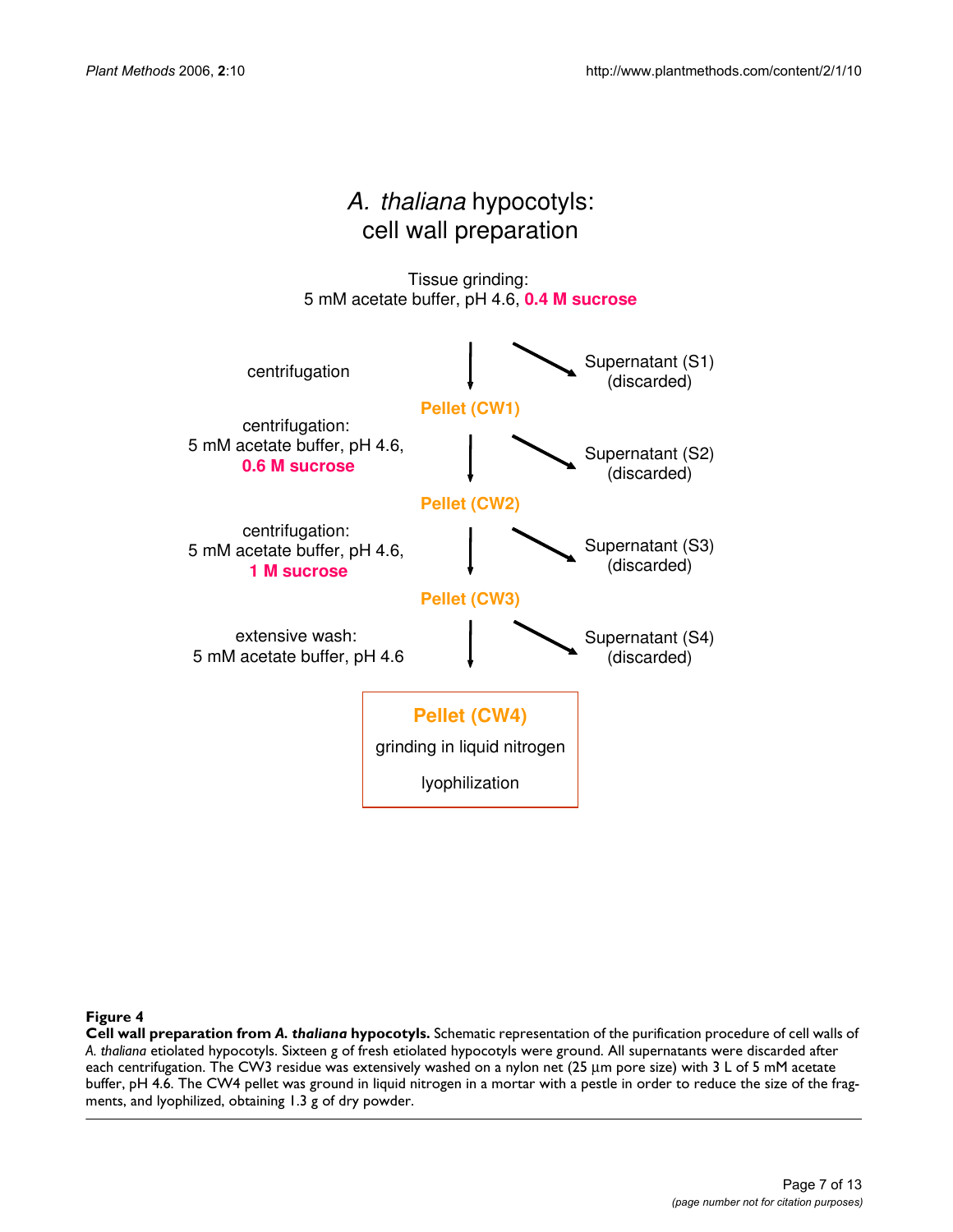![](_page_7_Figure_2.jpeg)

### **Figure 5**

**Extraction of proteins from** *A. thaliana* **hypocotyls with salts. A –** Half of the CW4 lyophilized powder (0.65 g) was successively suspended in 0.2 M CaCl<sub>2</sub>, 5 mM acetate buffer pH 4.6, and in 2 M LiCl, 5 mM acetate buffer pH 4.6. The CaCl<sub>2</sub> extract contained 400 μg of proteins. The LiCl extract contained 40 μg of proteins. **B –** Number of proteins identified in each extract after 1D-GE separation, and analysis by MALDI-TOF MS or LC-MS/MS. Proteins were classified as indicated in legend to Figure 1. Seventy-three different proteins predicted to be secreted were identified in this study (see Additional file 4).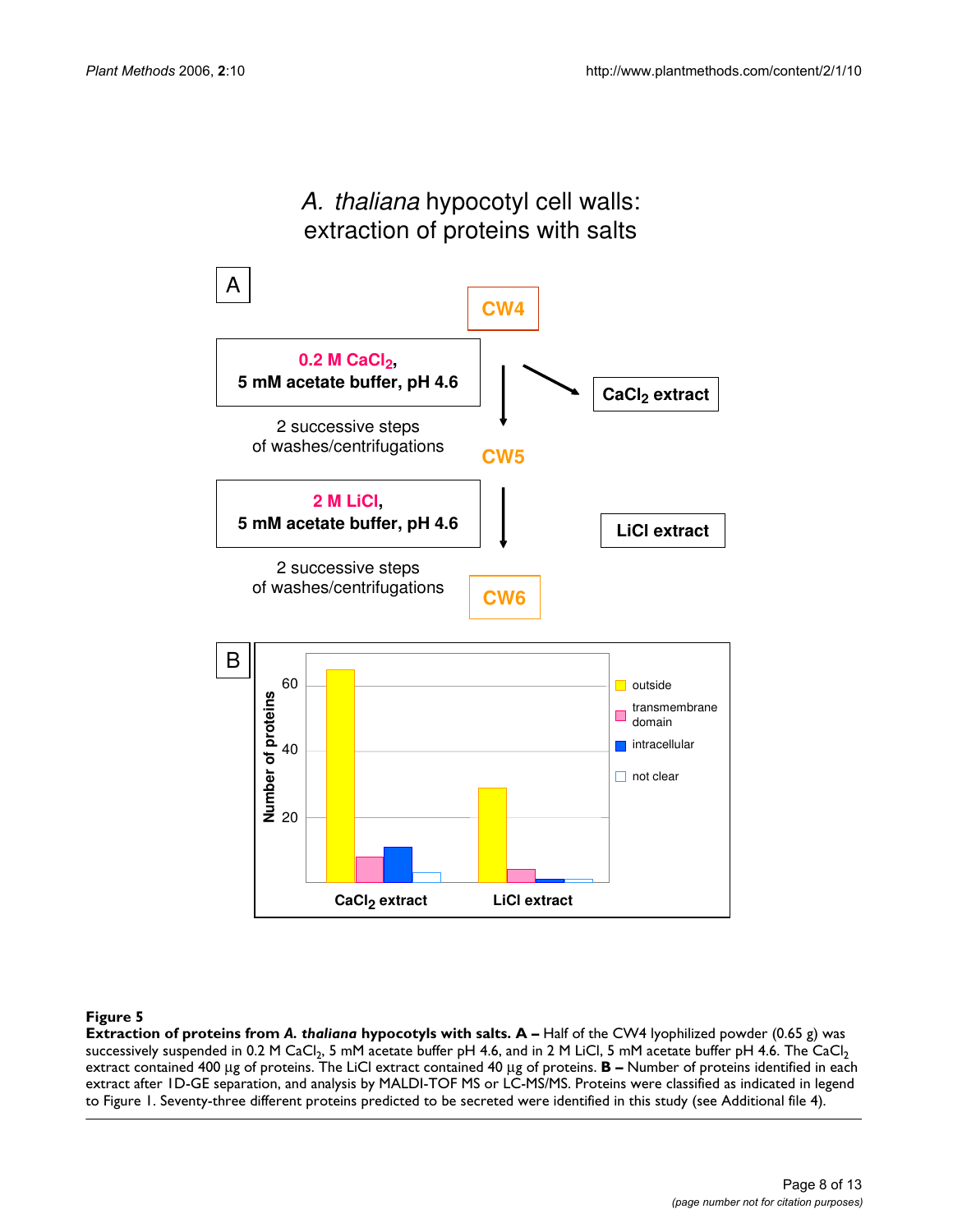# A. thaliana hypocotyl cell walls: extraction of proteins with boiling SDS and DTT

![](_page_8_Figure_3.jpeg)

### Extraction of proteins from **Figure 6** *A. thaliana* hypocotyls cell walls with boiling SDS and DTT

**Extraction of proteins from** *A. thaliana* **hypocotyls cell walls with boiling SDS and DTT. A –** The CW6 pellet described in Figure 5 was used for further extraction of proteins using boiling 4% SDS and 50 mM DTT in 62.5 mM Tris-HCl buffer, pH 6.8. The SDS-DTT extract contained 10 μg of proteins. **B –** Number of proteins identified in each extract after 1D-GE separation, and analysis by MALDI-TOF MS or LC-MS/MS. Proteins were classified as indicated in legend to Figure 1 (see Additional file 5).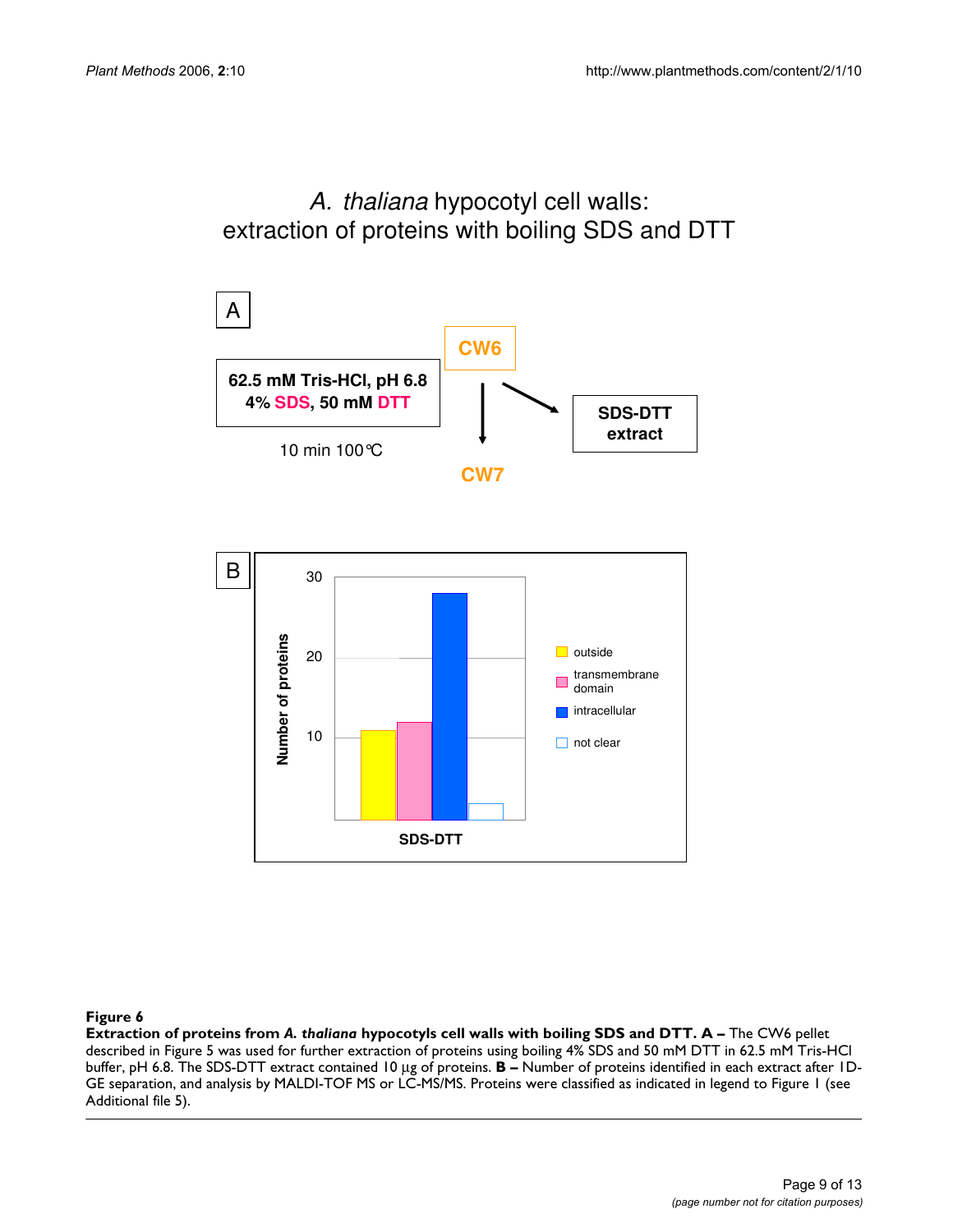The cell wall fraction was ground in liquid nitrogen in a mortar to reduce the size of the particles, which improves the subsequent extraction of proteins (CW4). In a typical cell wall preparation from *A. thaliana* hypocotyls, 16 g of fresh material resulted in 1.3 g of lyophilized powder.

### *Sequential salt extraction of proteins from cell walls*

The lyophilized powder (CW4) was sequentially extracted with salts that can extract proteins ionically bound to the polysaccharide matrix. Calcium chloride has been reported as an efficient salt for the extraction of cell wall proteins [8,9,13], and was used in this procedure (Figure 5A) to identify 65 secreted proteins (see Additional file 4). From 0.65 g of lyophilized powder, 400 μg of proteins were routinely obtained. LiCl was known as potent salt to extract hydroxyproline-rich glycoproteins from *Chlamydomonas reinhardii* cells, and was successfully used on *M. sativa* cell walls and *A. thaliana* rosettes [9,13,18]. LiCl only extracted 40 μg of proteins, 29 were identified as predicted to be secreted, but only 8 were specifically extracted by this salt (see Additional file 4).

A recent review on 281 CWP identified in proteomic studies by mass spectrometry [7] concluded that more than 60% of them have a basic pI, and around 80% in saltextractable fractions. This is a serious problem for the separation of CWP by the classical 2D-GE, since it is well known that basic glycoproteins are poorly resolved by this technique [7]. We have then used 1D-GE for the separation, each band stained with Coomassie™ blue was digested by trypsin and further analyzed by MALDI-TOF MS or LC/MS/MS. Each protein was analyzed using several bioinformatic programs as described above. Seventythree different proteins predicted to be secreted were identified in this study, whereas only 12 proteins predicted to be intracellular and 11 proteins predicted to have transmembrane domains were found.

The protocol of CWP extraction we used is almost the same as the one employed with *M. sativa* stems [9]. But comparison of Figures 2B and 5B shows big differences in the proportion of proteins predicted to be intracellular or having trans-membrane domains (50% for *M. sativa vs* 27% for *A. thaliana*). Since the main difference between the two protocols is the addition of centrifugations through a dense medium, it shows that this step is critical for the purity of cell walls.

The proteins predicted to be secreted identified in this study belong to the same functional classes as those described in previous cell wall proteomes established from cell wall preparations [8,9,25]. Shortly, these functional classes comprise proteins acting on polysaccharides (*e.g*. glycoside hydrolases, carbohydrate esterases, expansins), proteases, proteins with interacting domains

(*e.g*. lectins, leucine-rich repeat proteins, enzyme inhibitors), oxido-reductases (*e.g*. peroxidases, berberine-bridge enzymes), proteins involved in signaling processes (*e.g*. arabinogalactan proteins), structural proteins, proteins of unknown function and miscellaneous proteins [7]. The new protocol appears to be more efficient since a large proportion of identified proteins are predicted to be targeted to the compartment of interest.

Since we noticed that the use of detergents described in previous protocols increased the proportion of proteins predicted to be intracellular or having trans-membrane domains [8,20], we wanted to test it on our cell wall preparation. The CW6 pellet (Figure 6) was treated with boiling SDS-DTT buffer (62.5 M Tris-HCl, pH 6.8, 4% SDS, 50 mM DTT). Less than 10 μg of proteins were obtained. As for the other fractions, the proteins were concentrated, separated by 1D-GE, and the Coomassie™ blue stained bands were analyzed by mass spectrometry. Fifty-three proteins were identified in this fraction, among which 11 (20%) were predicted to be secreted, 12 (23%) were predicted to have trans-membrane domains and 30 (57%) were predicted to originate from intracellular compartments including cytoplasm, endoplasmic reticulum, microbodies, and chloroplasts. Comparison of these results with those shown in Figures 1B and 3B, in which detergents such as CHAPS-Urea-DTT or SDS-DTT were also used, confirms that treatment with detergents mainly extract intracellular proteins as well as membrane proteins trapped within the polysaccharide matrix: respectively 66% and 88% of proteins predicted to be intracellular, and 15% of proteins having trans-membrane domain in the case of *A. thaliana* cell walls. Unless looking for specific proteins only extractible in those conditions, this step should be avoided for a large-scale cell wall proteomic study. It can rather be a good method to get rid of contaminants and to have a cleaner preparation for subsequent extraction of strongly bound CWP.

# **Conclusion**

The new cell wall preparation procedure followed by salt extraction of proteins described in this paper gives the lowest proportion of proteins predicted to be intracellular when compared with other available protocols and allows the identification of proteins fitting in the same functional classes. Addition of a step including detergent treatment revealed the presence of minor amounts of a few additional proteins predicted to be secreted, but of many proteins predicted to be intracellular. Prediction of the sub-cellular localization of proteins by different bioinformatic programs appeared as an essential tool to evaluate cell wall purification procedures. However, it should not be considered satisfactory to determine the sub-cellular localization of any protein identified by a proteomic analysis. Additional experiments performed *in planta*, such as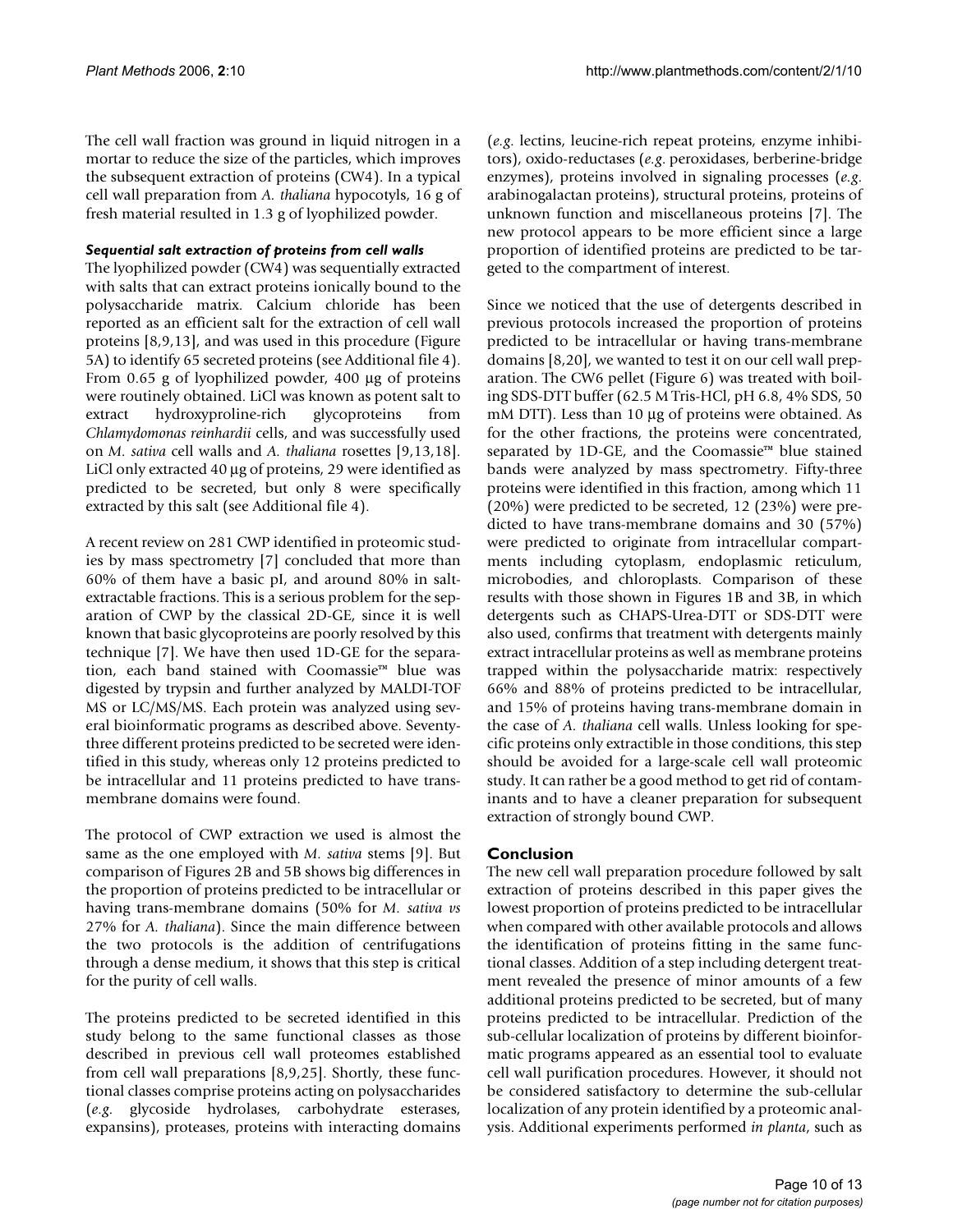immunolocalization or localization of fluorescent protein fusions, are required to confirm it. The application of the principles of cell wall purification described in this paper should lead to a more realistic view of the cell wall proteome, at least for the weakly bound CWP extractable by salts. In addition, it offers a clean cell wall preparation for subsequent extraction of strongly bound CWP.

### **Methods**

#### *Plant material and isolation of cell walls*

One hundred and fifty mg of *A. thaliana* seeds (ecotype Columbia 0) were sowed per Magenta box containing Murashige and Skoog medium [26] supplemented with 2% w/v sucrose and 1.2% w/v agar. Seedlings were grown at 23°C in the dark for 11 days. For one experiment, hypocotyls from 16 Magenta boxes were collected. One cm long hypocotyls were cut below the cotyledons and above the root, washed with distilled water and transferred into 500 mL of 5 mM acetate buffer, pH 4.6, 0.4 M sucrose and protease inhibitor cocktail (Sigma) 1 mL per 30 g of hypocotyl fresh weight. The mixture was ground in a blender at full speed for 15 min (Figure 4). After adding PVPP (1 g per 10 g fresh weight of hypocotyls), the mixture was incubated in cold room for 30 min while stirring. Cell walls were separated from soluble cytoplasmic fluid by centrifugation of the homogenate for 15 min at 1000 × g and 4°C. The pellet (CW1 in Figure 4) was further purified by two successive centrifugations in 500 mL of 5 mM acetate buffer, pH 4.6, respectively 0.6 M and 1 M sucrose. The residue (CW3) was washed with 3 L of 5 mM acetate buffer, pH 4.6, on a nylon net (25 μm pore size). The resulting cell wall fraction (CW4) was ground in liquid nitrogen in a mortar with a pestle prior to lyophilization. Starting with 16 g fresh weight of hypocotyls, this process resulted in 1.3 g dry powder.

### *Sequential proteins extraction and identification*

Typically, 0.65 g of lyophilized cell walls was used for one experiment. Proteins were extracted by successive salt solutions in this order: two extractions each time with 6 mL CaCl<sub>2</sub> solution (5 mM acetate buffer, pH 4.6, 0.2 M CaCl<sub>2</sub> and 10 μL protease inhibitor cocktail), followed by two extractions with 6 mL LiCl solution (5 mM acetate buffer, pH 4.6, 2 M LiCl and 10 μL protease inhibitor cocktail). Cell walls were resuspended by vortexing for 5– 10 min at room temperature, and then centrifuged for 15 min at 4000  $\times$  g and 4 $\degree$ C. Supernatants were desalted using Econo-Pac® 10 DG columns (Bio-Rad) equilibrated with 0.2 formic acid ammonium salt. The extract were lyophilized and resuspended in sample buffer for separation of proteins by 1D-GE, as previously described [12].

The next extraction was carried out by SDS and DTT. The cell wall preparation was treated with 12 mL solution containing 62.5 mM Tris, 4% SDS, 50 mM DTT, pH 6.8

(HCl). The mixture was boiled for 5 min and centrifuged for 15 min at 40000  $\times$  g and 4 $\degree$ C. The supernatant was dialyzed against 1 L H<sub>2</sub>O in Spectra/Por® membrane 10 kDa MWCO bags (Spectrum Medical Industries) at room temperature, then concentrated by successive centrifugation using the Centriprep® centrifugal filter devices (YM-10 kDa membrane) (Millipore) at  $4000 \times g$  followed by speed vacuum centrifugation.

The protein content of each extract was measured using the Bradford method [27] with the Coomassie™ protein assay reagent kit (Pierce) using bovine serum albumin (BSA) as standard.

Gels were stained with Coomassie™ Brilliant Blue-based method [28]. Colored bands were digested with trypsin and MALDI-TOF MS or LC-MS/MS analyses were performed as previously reported [12,13].

The sequences of the identified proteins were subsequently analyzed with several bioinformatic programs to predict their sub-cellular localization [29-31]. In some cases, predictions were not the same with the three programs. Results are then indicated as "not clear". Data are described in Tables 1–5 (additional data).

#### *Abbreviations*

1D/2D-GE: one or two dimensional gel electrophoresis

CWP: cell wall proteins

CHAPS: 3- [(3-cholamidopropyl)dimethylammonio]-1 propanesulfonic acid

DTT: dithiothreitol

EDTA: ethylene diamino tetraacetic acid

LC-MS/MS: liquid chromatography-tandem mass spectrometry

MALDI-TOF: matrix-assisted laser desorption ionizationtime of flight

MS: mass spectrometry

PMSF: phenylmethylsulfonyl fluoride

PVPP: polyvinyl polypyrrolidone

SDS: sodium dodecyl sulphate

### **Competing interests**

The author(s) declare that they have no competing interests.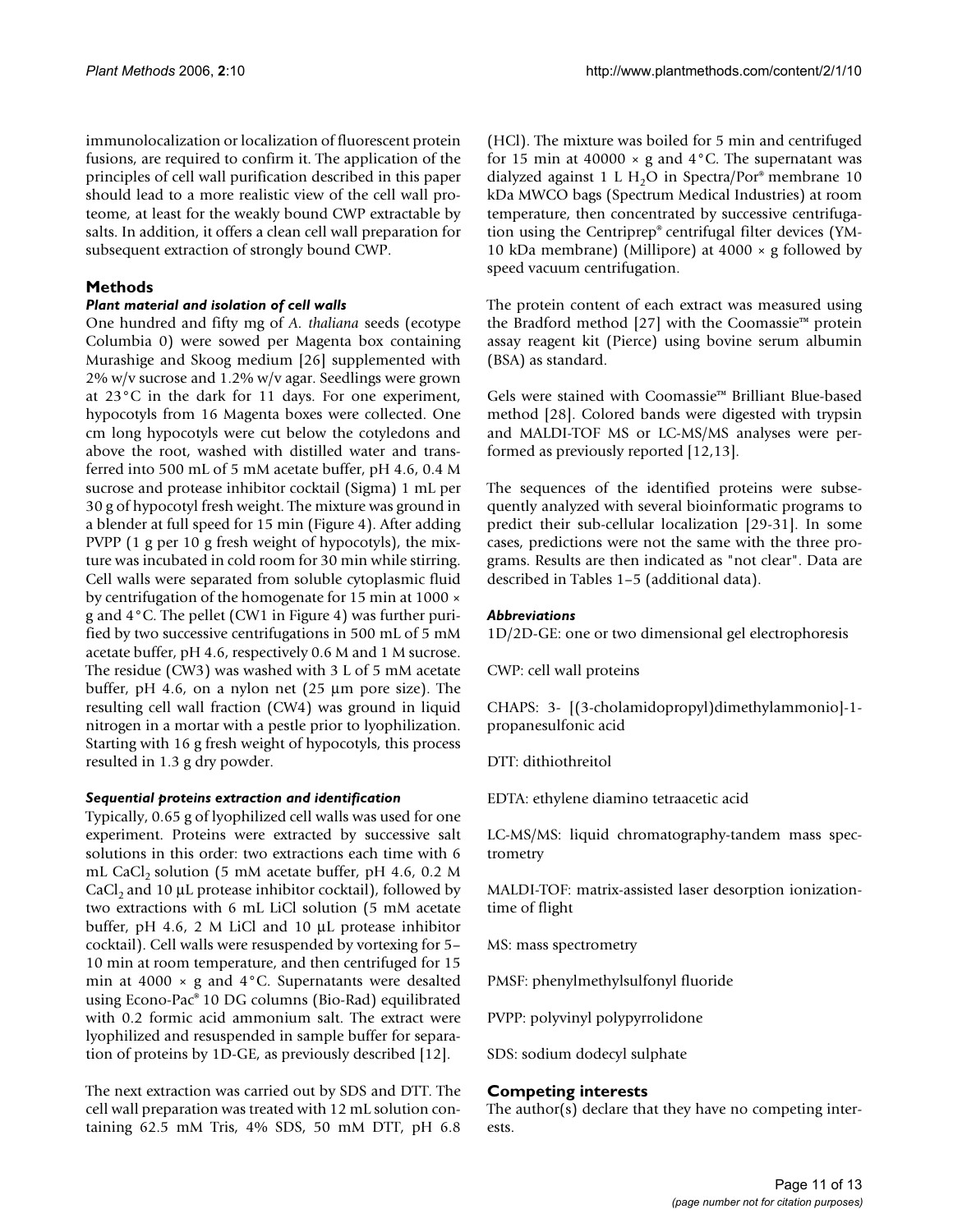#### **Authors' contributions**

LF and MI carried out cell wall preparations, protein extractions, protein separations and mass spectrometry analyses. HC designed the cell wall preparation procedure and contributed to MALDI-TOF analyses and manuscript writing. EJ conceived data evaluation, performed bioinformatic analyses and was involved in manuscript writing. RPL participated in discussions all along the study, in literature screening, conceived the manuscript, and coordinated its writing. All authors read and approved the final manuscript.

### **Additional material**

#### **Additional data file 1**

*Table 1 – Bioinformatic analysis of proteins extracted from cell walls of*  A. thaliana *cell suspension cultures [8].* Click here for file [\[http://www.biomedcentral.com/content/supplementary/1746-](http://www.biomedcentral.com/content/supplementary/1746-4811-2-10-S1.pdf) 4811-2-10-S1.pdf]

### **Additional data file 2**

*Table 2 - Bioinformatic analysis of proteins extracted from cell walls of* M. sativa *stems [9]* Click here for file [\[http://www.biomedcentral.com/content/supplementary/1746-](http://www.biomedcentral.com/content/supplementary/1746-4811-2-10-S2.pdf) 4811-2-10-S2.pdf]

# **Additional data file 3**

*Table 3 – Bioinformatic analysis of proteins extracted from cell walls of*  C. albicans *[20].* Click here for file [\[http://www.biomedcentral.com/content/supplementary/1746-](http://www.biomedcentral.com/content/supplementary/1746-4811-2-10-S3.pdf) 4811-2-10-S3.pdf]

### **Additional data file 4**

*Table 4 - Bioinformatic analysis of proteins extracted from cell walls of* A. thaliana *etiolated hypocotyls with salts.* Click here for file

[\[http://www.biomedcentral.com/content/supplementary/1746-](http://www.biomedcentral.com/content/supplementary/1746-4811-2-10-S4.pdf) 4811-2-10-S4.pdf]

# **Additional data file 5**

*Table 5 - Bioinformatic analysis of proteins extracted from cell walls of* A. thaliana *etiolated hypocotyls with SDS and DTT.* Click here for file [\[http://www.biomedcentral.com/content/supplementary/1746-](http://www.biomedcentral.com/content/supplementary/1746-4811-2-10-S5.pdf) 4811-2-10-S5.pdf]

### **Acknowledgements**

The authors are grateful to the Université Paul Sabatier (Toulouse, France) and the CNRS (France) for support. M.I. is a fellow from the Higher Education Commission, Islamabad, Pakistan and from the French government on the behalf of SFERE. Mass spectrometry analyses were performed on the *Plate-Forme de Spectrométrie de Masse* in Toulouse, France.

#### **References**

- 1. Bolwell GP: **Dynamic aspects of the plant extracellular matrix.** *Inernational Review of Cytology* 1993, **146:**261-324.
- 2. Brownlee C: **Role of the extracellular matrix in cell-cell signalling: paracrine paradigms.** *Current Opinion in Cell Biology* 2002, **5:**396-401.
- 3. Carpita N, Gibeaut D: **[Structural models of primary cell walls](http://www.ncbi.nlm.nih.gov/entrez/query.fcgi?cmd=Retrieve&db=PubMed&dopt=Abstract&list_uids=8401598) [in flowering plants: consistency of molecular structure with](http://www.ncbi.nlm.nih.gov/entrez/query.fcgi?cmd=Retrieve&db=PubMed&dopt=Abstract&list_uids=8401598) [the physical properties of the walls during growth.](http://www.ncbi.nlm.nih.gov/entrez/query.fcgi?cmd=Retrieve&db=PubMed&dopt=Abstract&list_uids=8401598)** *Plant Journal* 1993, **3:**1-30.
- 4. Pennell R: **[Cell walls: structures and signals.](http://www.ncbi.nlm.nih.gov/entrez/query.fcgi?cmd=Retrieve&db=PubMed&dopt=Abstract&list_uids=10066626)** *Current Opinion in Plant Biology* 1998, **1:**504-510.
- 5. Roberts K: **[The plant extracellular matrix: in a new expansive](http://www.ncbi.nlm.nih.gov/entrez/query.fcgi?cmd=Retrieve&db=PubMed&dopt=Abstract&list_uids=7833049) [mood.](http://www.ncbi.nlm.nih.gov/entrez/query.fcgi?cmd=Retrieve&db=PubMed&dopt=Abstract&list_uids=7833049)** *Current Opinion in Cell Biology* 1994, **6:**688-694.
- 6. Cassab GI, Varner JE: **Cell wall proteins.** *Annual review of Plant Physiology and Plant Molecular Biology* 1988, **39:**321-353.
- 7. Jamet E, Canut H, Boudart G, Pont-Lezica RF: **[Cell wall proteins: a](http://www.ncbi.nlm.nih.gov/entrez/query.fcgi?cmd=Retrieve&db=PubMed&dopt=Abstract&list_uids=16356755) [new insight through proteomics.](http://www.ncbi.nlm.nih.gov/entrez/query.fcgi?cmd=Retrieve&db=PubMed&dopt=Abstract&list_uids=16356755)** *Trends in Plant Science* 2006, **11:**33-39.
- 8. Chivasa S, Ndimba B, Simon W, Robertson D, Yu X-L, Knox J, Bolwell P, Slabas A: **Proteomic analysis of the** *Arabidopsis thaliana* **[cell](http://www.ncbi.nlm.nih.gov/entrez/query.fcgi?cmd=Retrieve&db=PubMed&dopt=Abstract&list_uids=12179997) [wall.](http://www.ncbi.nlm.nih.gov/entrez/query.fcgi?cmd=Retrieve&db=PubMed&dopt=Abstract&list_uids=12179997)** *Electrophoresis* 2002, **23:**1754-1765.
- 9. Watson BS, Lei Z, Dixon RA, Sumner LW: **Proteomics of** *Medicago sativa* **[cell walls.](http://www.ncbi.nlm.nih.gov/entrez/query.fcgi?cmd=Retrieve&db=PubMed&dopt=Abstract&list_uids=15276432)** *Phytochemistry* 2004, **65:**1709-1720.
- 10. Wang SB, Hu Q, Sommerfeld M, Chen F: **Cell wall proteomics of the green alga** *Haematococcus pluvialis* **[\(Chlorophyceae\).](http://www.ncbi.nlm.nih.gov/entrez/query.fcgi?cmd=Retrieve&db=PubMed&dopt=Abstract&list_uids=14997492)** *Proteomics* 2004, **4:**692-708.
- 11. Pardo M, Ward M, Bains S, Molina M, Blastock W, Gil C, Nombela C: **A proteomic approach for the study of** *Saccharomyces cerevisiae* **[cell wall biogenesis.](http://www.ncbi.nlm.nih.gov/entrez/query.fcgi?cmd=Retrieve&db=PubMed&dopt=Abstract&list_uids=11079560)** *Electrophoresis* 2000, **21:**3396-3410.
- 12. Borderies G, Jamet E, Lafitte C, Rossignol M, Jauneau A, Boudart G, Monsarrat B, Esquerré-Tugayé MT, Boudet A, Pont-Lezica R: **Proteomics of loosely bound cell wall proteins of** *Arabidopsis thaliana* **[cell suspension cultures: a critical analysis.](http://www.ncbi.nlm.nih.gov/entrez/query.fcgi?cmd=Retrieve&db=PubMed&dopt=Abstract&list_uids=14595688)** *Electrophoresis* 2003, **24:**3421-32.
- 13. Boudart G, Jamet E, Rossignol M, Lafitte C, Borderies G, Jauneau A, Esquerré-Tugayé M-T, Pont-Lezica R: **Cell wall proteins in apoplastic fluids of** *Arabidopsis thaliana* **[rosettes: Identification by](http://www.ncbi.nlm.nih.gov/entrez/query.fcgi?cmd=Retrieve&db=PubMed&dopt=Abstract&list_uids=15593128) [mass spectrometry and bioinformatics.](http://www.ncbi.nlm.nih.gov/entrez/query.fcgi?cmd=Retrieve&db=PubMed&dopt=Abstract&list_uids=15593128)** *Proteomics* 2005, **5:**212-221.
- 14. Charmont S, Jamet E, Pont-Lezica R, Canut H: **Proteomic analysis of secreted proteins from** *Arabidopsis thaliana* **[seedlings:](http://www.ncbi.nlm.nih.gov/entrez/query.fcgi?cmd=Retrieve&db=PubMed&dopt=Abstract&list_uids=15694452) [improved recovery following removal of phenolic com](http://www.ncbi.nlm.nih.gov/entrez/query.fcgi?cmd=Retrieve&db=PubMed&dopt=Abstract&list_uids=15694452)[pounds.](http://www.ncbi.nlm.nih.gov/entrez/query.fcgi?cmd=Retrieve&db=PubMed&dopt=Abstract&list_uids=15694452)** *Phytochemistry* 2005, **66:**453-461.
- Jamet E: [Bioinformatics as a critical prerequisite to transcrip](http://www.ncbi.nlm.nih.gov/entrez/query.fcgi?cmd=Retrieve&db=PubMed&dopt=Abstract&list_uids=15258172)**[tome and proteome studies.](http://www.ncbi.nlm.nih.gov/entrez/query.fcgi?cmd=Retrieve&db=PubMed&dopt=Abstract&list_uids=15258172)** *Journal of Experimental Botany* 2004, **55:**1977-1979.
- 16. Kwon HK, Yokoyama R, Nishitani K: **A proteomic approach to apoplastic proteins involved in cell wall regeneration in protoplasts of** *Arabidopsis* **[suspension-cultured cells.](http://www.ncbi.nlm.nih.gov/entrez/query.fcgi?cmd=Retrieve&db=PubMed&dopt=Abstract&list_uids=15769804)** *Plant Cell Physiology* 2005, **46:**843-857.
- 17. Melan MA, Cosgrove DJ: **[Evidence against the involvement of](http://www.ncbi.nlm.nih.gov/entrez/query.fcgi?cmd=Retrieve&db=PubMed&dopt=Abstract&list_uids=11538235) [ionically bound cell wall proteins in pea epicotyl growth.](http://www.ncbi.nlm.nih.gov/entrez/query.fcgi?cmd=Retrieve&db=PubMed&dopt=Abstract&list_uids=11538235)** *Plant Physiology* 1988, **86:**469-74.
- 18. Voigt J, Frank R: **14-3-3 Proteins are constituents of the insoluble glycoprotein framework of the** *Chlamydomonas* **[cell wall.](http://www.ncbi.nlm.nih.gov/entrez/query.fcgi?cmd=Retrieve&db=PubMed&dopt=Abstract&list_uids=12782732)** *The Plant Cell* 2003, **15:**1399-1413.
- 19. He ZE, Fujiki M, Kohorn BD: **A cell wall-associated, receptorlike protein kinase.** *Journal of Biological Chemistry* 1996, **like protein kinase.**<br>**16:**19789-19793.
- 20. Pitarch A, Sanchez M, Nombela C, Gil C: **Sequential fractionation and two-dimensional gel analysis unravel the complexity of the dimorphic fungus** *Candida albicans* **cell wall proteome.** *Molecular and Cellular Proteomics* 2002, **1:**967-82.
- 21. Mrsa V, Seidi T, Gentzsch M, Tanner W: **Specific labelling of cell wall proteins by biotinylation, identification of four covalently linked O-mannosylated proteins of** *Saccharomyces cerevisiae***[.](http://www.ncbi.nlm.nih.gov/entrez/query.fcgi?cmd=Retrieve&db=PubMed&dopt=Abstract&list_uids=9301021)** *Yeast* 1997, **13:**1145-1154.
- <span id="page-11-0"></span>22. Kapteyn JC, Montijin RC, Vink E, de la Cruz J, Llobel A, Douwes JE, Shimoi H, Lipke PN, Klis FM: **Retention of** *Saccharomyces cerevisiae* **cell wall proteins through a phosphodiester-linked** β**-1,3** β**[-1,6-glucan heteropolymer.](http://www.ncbi.nlm.nih.gov/entrez/query.fcgi?cmd=Retrieve&db=PubMed&dopt=Abstract&list_uids=8724141)** *Glycobiology* 1996, **6:**337-345.
- 23. Bordenave M, Goldberg R: **[Immobilized and free apoplastic](http://www.ncbi.nlm.nih.gov/entrez/query.fcgi?cmd=Retrieve&db=PubMed&dopt=Abstract&list_uids=12232398) [pectinmethylesterases in mung bean hypocotyl.](http://www.ncbi.nlm.nih.gov/entrez/query.fcgi?cmd=Retrieve&db=PubMed&dopt=Abstract&list_uids=12232398)** *Plant Physiology* 1994, **106:**1151-1156.